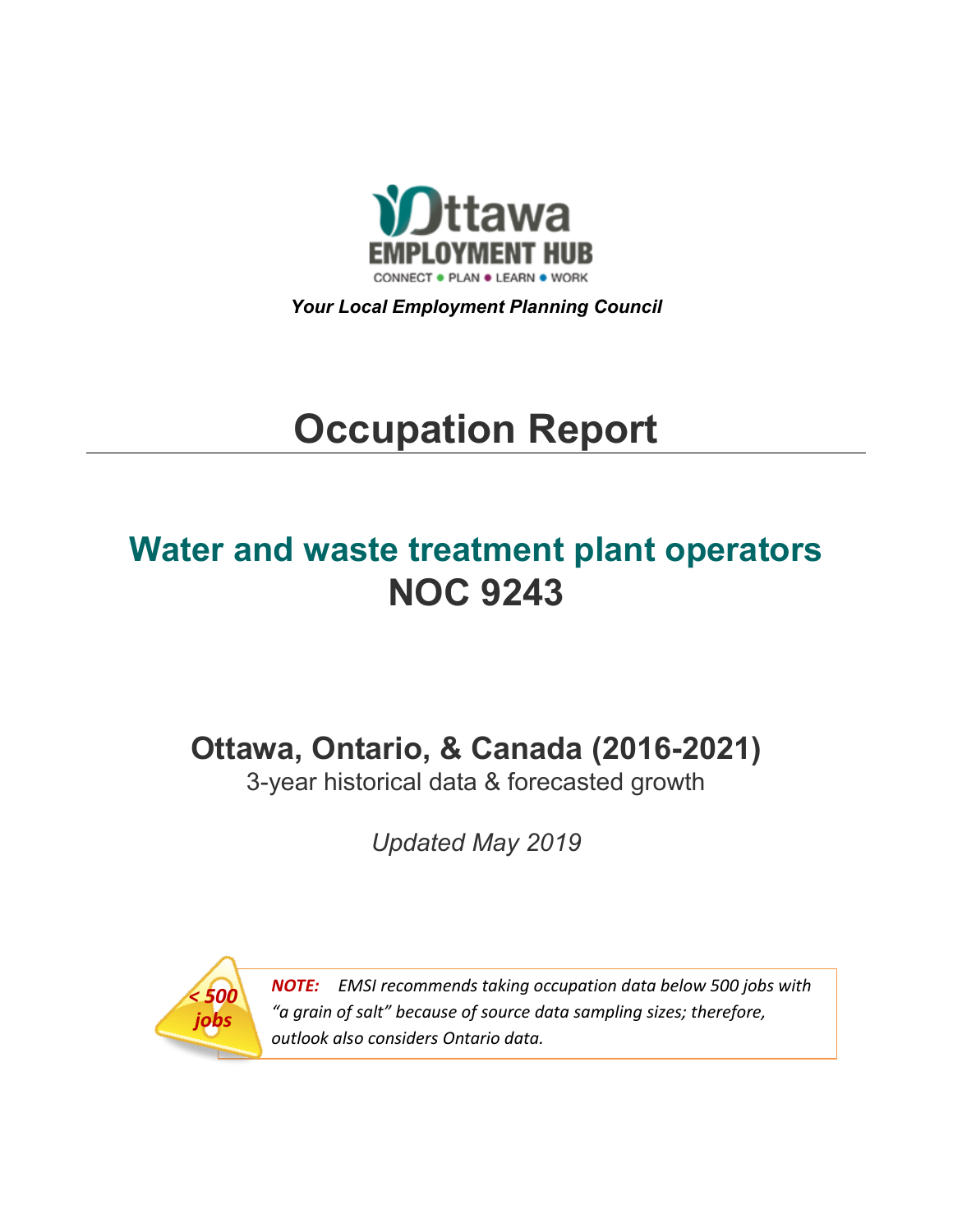

## **Water and waste treatment plant operators**

| <b>Ottawa Outlook</b> |  |
|-----------------------|--|
|                       |  |

| <b>NOC 9243</b> |
|-----------------|
|-----------------|

 $\lim_{x\to 0}$  **Fair**  $\bigstar$  **Fair**  $\bigstar$  Good  $\bigstar$  **F** 

*Based on past and forecasted growth.*

## **A Local Snapshot**

- Employment in this occupation **increased in Ottawa from 2016 to 2018** (**1.3%**); it is forecast to **increase an additional 0.6%** over the next three years.
- **6.7%** were **unemployed in Ottawa in 2016; less than 10** of those in this occupation were **selfemployed**.
- **Median hourly wage** for this occupation was **\$27.52**.
- **58.7%** of the 2018 jobs were in the **Local, municipal and regional public administration** industry sector.
- Ottawa has a **lower share of this occupation** than the nation.
- **Provincially**, this occupation showed an increase from 2016 to 2018 (**4.1%**); it is expected to increase an additional **7.4%** over the next three years.
- *Canada Job Bank* forecasted **fair** employment potential for this occupation in Ottawa from 2018-2020.

## **Overview**

| <b>Ottawa Jobs (2018)</b>          | <b>156</b> (<10 were self-employed) |                      |  |
|------------------------------------|-------------------------------------|----------------------|--|
| 2016 Ottawa Unemployment Rate      | $6.7\%$                             | $3.4\%$<br>Ontario   |  |
| Location Quotient to Nation (2018) | 0.48                                |                      |  |
| Change in Jobs (2016 - 2018)       | $1.3\%$                             | $(2018 - 2021)$ 0.6% |  |

*NOTE: Location quotient (LQ) is a way of quantifying how concentrated a particular occupation is in a region compared to the nation or province. A quotient of 1.00 means Ottawa has the same share of the occupation as the nation/province. A quotient higher than 1.00 means Ottawa has a greater share, and lower than 1.00 means Ottawa's share is lower than the average.*

## **OTTAWA | Percentile Earnings** *(not including self-employed)*



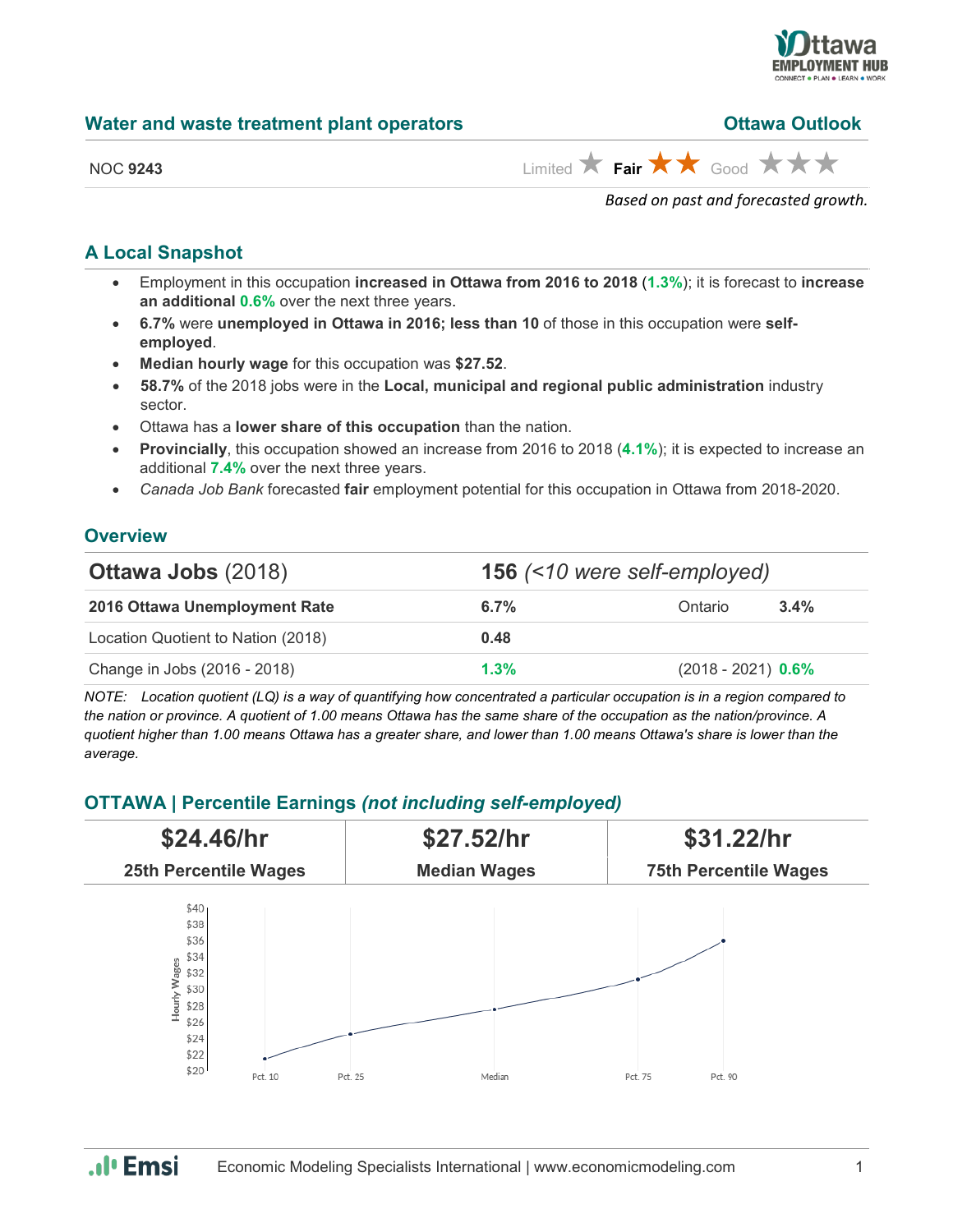

## **Ottawa | Growth**

| 154              | 157              | œ                  | $1.9\%$              |
|------------------|------------------|--------------------|----------------------|
| <b>2016 Jobs</b> | <b>2021 Jobs</b> | Change (2016-2021) | % Change (2016-2021) |

## **Regional Trends**



|           | <b>Region</b> |               | <b>2016 Jobs</b> | <b>2021 Jobs</b> | Change | % Change |
|-----------|---------------|---------------|------------------|------------------|--------|----------|
| s,        | Ottawa        |               | 154              | 157              | 3      | 1.9%     |
|           | Ontario       |               | 3,621            | 4,045            | 424    | 11.7%    |
|           | Canada        |               | 9,651            | 10,660           | 1,009  | 10.5%    |
|           |               | <b>Ottawa</b> |                  | <b>Ontario</b>   |        | Canada   |
| 2016 Jobs |               | 154           |                  | 3,621            |        | 9,651    |
| 2017 Jobs |               | 153           |                  | 3,732            |        | 10,066   |
| 2018 Jobs |               | 156           |                  | 3,768            |        | 10,045   |
| 2019 Jobs |               | 156           |                  | 3,871            |        | 10,272   |
| 2020 Jobs |               | 156           |                  | 3,962            |        | 10,475   |
| 2021 Jobs |               | 157           |                  | 4,045            |        | 10,660   |

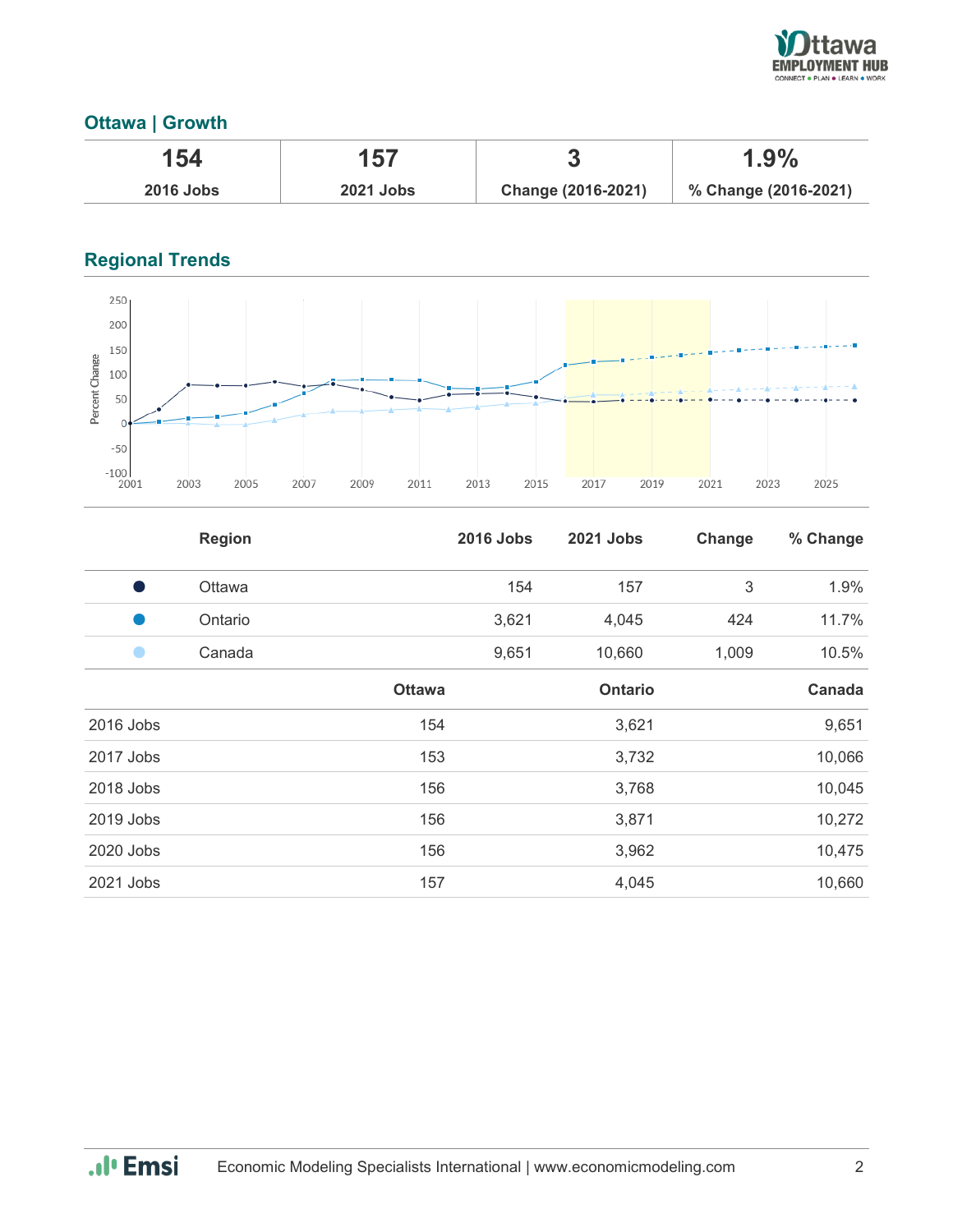

## **Ottawa | Industries Employing this Occupation**

| <b>Industry</b>                                     | Occupation<br>Jobs in<br><b>Industry</b><br>(2018) | $%$ of<br><b>Occupation</b><br>in Industry<br>(2018) | % of Total<br>Jobs in<br><b>Industry</b><br>(2018) |
|-----------------------------------------------------|----------------------------------------------------|------------------------------------------------------|----------------------------------------------------|
| Local, municipal and regional public administration | 92                                                 | 58.7%                                                | 0.5%                                               |
| Water, sewage and other systems                     | 19                                                 | 12.4%                                                | 22.1%                                              |
| Other federal services (9112-9119)                  | 10                                                 | 6.7%                                                 | $0.0\%$                                            |
| Defence services                                    | $<$ 10                                             | 5.4%                                                 | 0.1%                                               |
| Remediation and other waste management services     | $10^{-1}$                                          | $3.2\%$                                              | $1.7\%$                                            |

*NOTE: Inverse staffing patterns provides a table of percentages that shows how regional occupations are divided up among regional industries. For example, an inverse staffing pattern for registered nurses may show that 70% of RNs are employed by hospitals, 10% by local government (i.e., public schools), 10% by nursing homes, and 10% by offices of physicians.*

## **Educational programs and completions in Ottawa** *(public institutions only***)**

| Programs (2016) |                                                   | 66                        |
|-----------------|---------------------------------------------------|---------------------------|
|                 |                                                   | <b>Completions (2016)</b> |
| <b>CIP Code</b> | Program                                           | <b>Completions (2016)</b> |
| 15.05           | Environmental control<br>technologies/technicians |                           |
| 46.05           | 15<br>Plumbing and related water supply services  |                           |

*NOTE: EMSI Analyst uses Statistics Canada's PSIS data to compile completions for postsecondary programs offered in Canada, classified by the 2016 CIP codes. 2016 data includes those who graduated in spring 2017.*

## **Job Postings by Month**

*NOTE: There are NO newly published job postings first found between January 01, 2018 and December 31, 2018 AND location is Ottawa Census Sub-division for NOC0011, Vicinity Jobs*



*.*